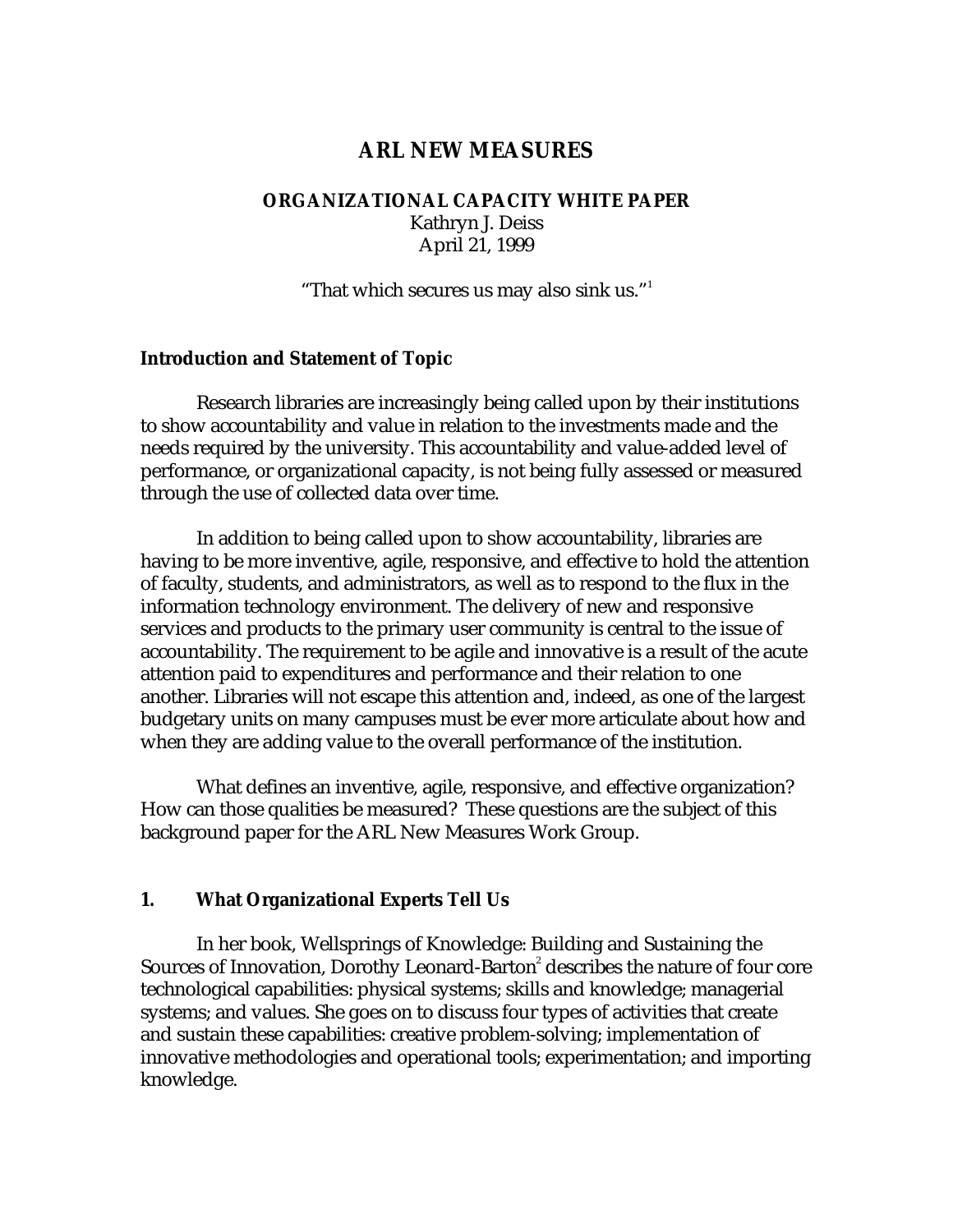Leonard-Barton goes further indicating that continuously renewing or transforming organizations display a set of characteristics common across different types of organizations:

- enthusiasm for knowledge
- the drive to stay ahead in knowledge
- iteration in all activities
- higher order learning (learning that cuts across all activities)
- leaders who listen and learn

Leonard-Barton researched organizations that build and manage knowledge effectively. She looked for indicators that showed how organizations turned knowledge and experience into renewable assets. Research libraries accumulate knowledge about how they operate but all too often these measures are so internally focused as to bear little relation to the critical changes and challenges in the world of higher education. A greater degree of agility and inventiveness will be crucial to the future of the research library.

The agile organization is an organization that learns from its performance, failures, risks, and successes and moves quickly to incorporate learning from these performance factors. Indeed, in most of the literature on organizational effectiveness over the past five years, the organizational learning process appears as an important aspect of organizational capability to innovate and perform at increasingly higher levels.

Jill Janov defines an inventive organization as "…one with enhanced capabilities to imagine and create. It is capable of more than adapting to the external operating environment and meeting customer requirements. An inventive organization is one that:

1. Continuously questions the assumptions that gave rise to the enterprise 2. Surprises and delights customers in service and product, warranty, and function

3. Focuses on how something is used and not simply what it was designed to do 4. Leads change through a well thought out strategy that is aligned with

organizational structure, policies, and practices

5. Knows when and how to obsolete its existing product or service without alienating its current customers

- 6. Learns how it learns
- 7. Encourages experimentation by asking why not?
- 8. Chases dreams instead of the competition"3

Research libraries are at a point in their evolutions where they need to consider how they might want to "re-invent" themselves. However, without key pieces of data and information, this recreation or transformation will be flawed in conception and in execution.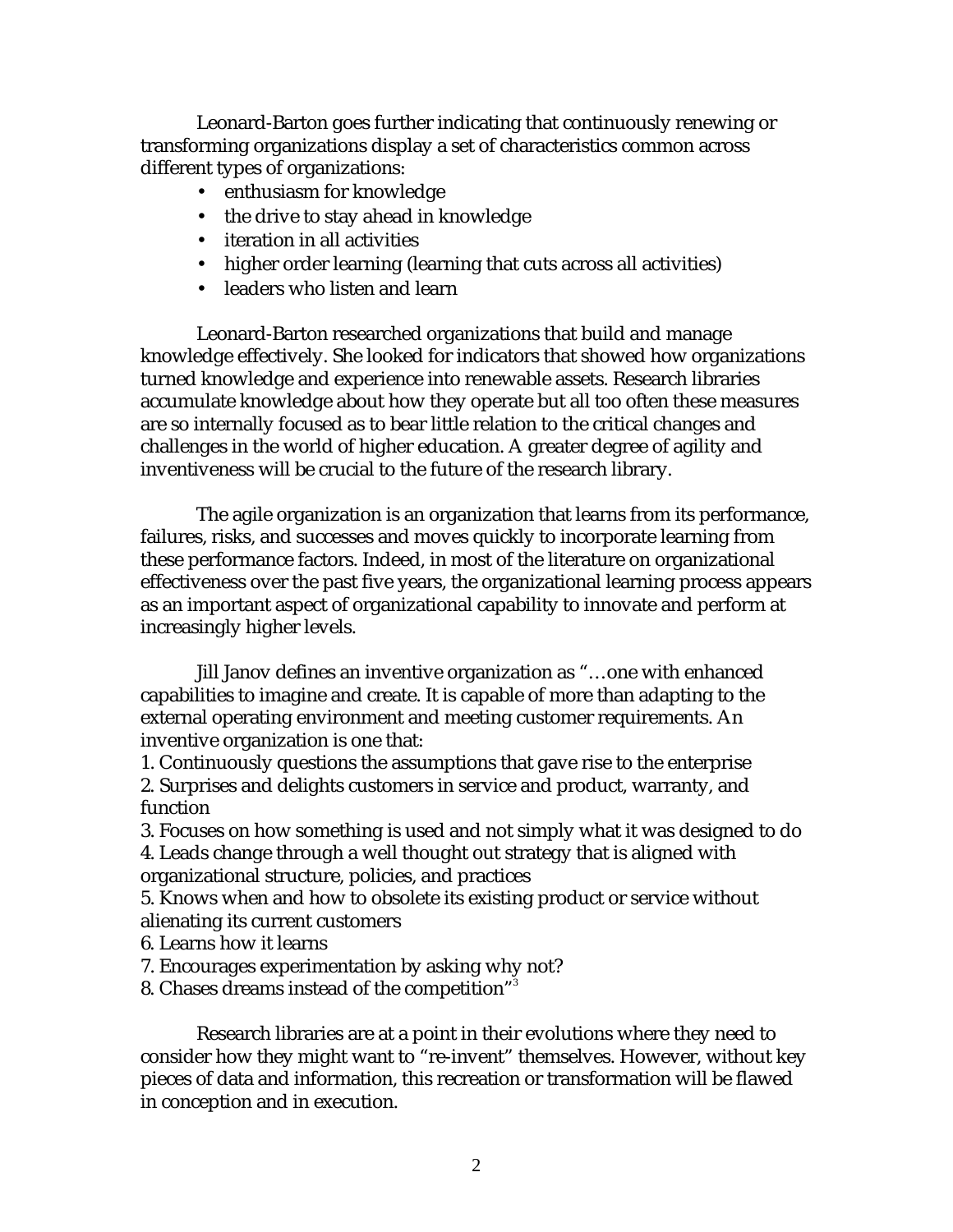# **2. Need for This Focus**

Current ARL statistics do not capture some critical dimensions of organizational capacity. Although, ARL captures employee counts and salary information for research libraries, that information does not describe activities undertaken by the individuals represented by those figures.

Furthermore, there is little data on research library success and what creates it. While there is the potential to measure the responsiveness of individual institutions through the use of internal surveys, work effectiveness and climate assessments, few if any research libraries are gathering data in these areas longitudinally.

To fully understand the responsiveness of these organizations to their environments, more data is needed in the following areas:

Human Resources and the Obtaining of Talent:

- success of recruitment efforts how many positions are posted, how many applications received; how quickly are positions filled; what are demographics of recruitment efforts?
- level of employee retention how long do individual employees stay in the institution; what are indicators that point to high retention levels and what are indicators that point to rapid loss of new employees?
- organizational criteria for necessary talent how does the organization determine the talent it needs for future development of services?

Individual and Group Performance Measurement

- individual and group performance measures based on competency-based position descriptions and expectations
- promotion and tenure of professional employees what are criteria based on? How do criteria connect to organizational performance expectations?
- degree of individual and group accountability for success of the enterprise; what is degree of decision making scope at each level of the organization?
- compensation based on competencies what is the structure of the compensation system and does it relate to specific performance expectations and level of individual and group competencies
- required credentials for specific positions what educational credentials are required for specific positions?

Creativity and Innovation Capacity: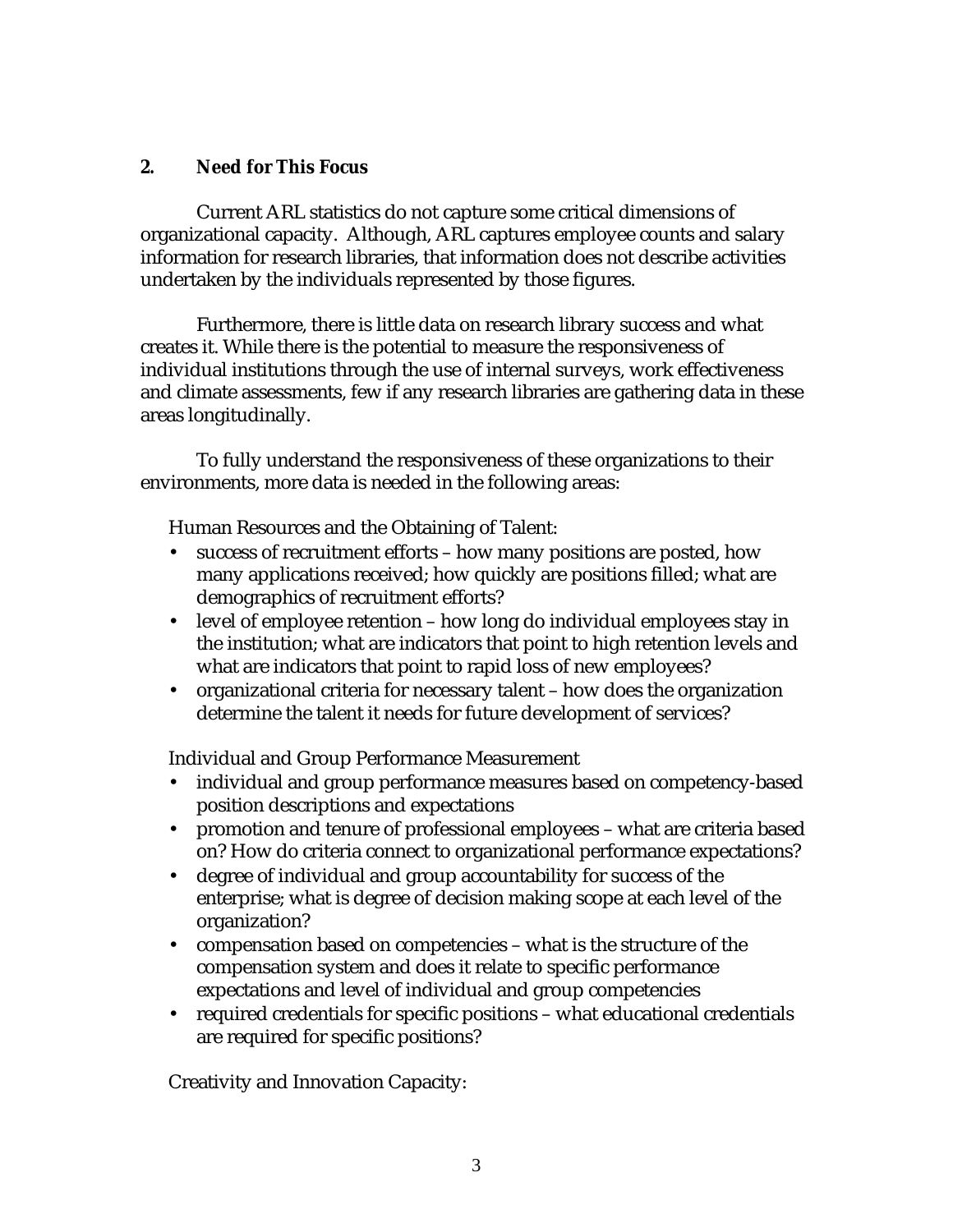- degree of creativity and innovation of individuals and the collective how many new products and services has the organization generated in the past year; how are these evaluated?
- degree of staff involvement with the academic community how many contact hours do library staff have with faculty and students; what is the product of staff involvement with faculty?
- level of learning among staff how do staff learn new skills? how is the effectiveness of this learning assessed?
- the organization's ability to take advantage of opportunities posed as either negative or positive
- what is the level of risk-taking in the organization? how many new initiatives have been undertaken and what has been the result of these initiatives?
- how are risks aligned with organizational strategic priorities?

• what are financial costs associated with innovation and/or risk-taking Organizational Effectiveness, Structure and Climate:

- effectiveness of organizational structure how does the organization assess itself and the viability and usefulness of its organizational structure?
- organizational climate how does the organization's climate contribute to its effectiveness; how does the organization measure the climate?
- how does the organizational infrastructure account for the investment in human resources?
- the organization's ability to reallocate resources
- planning how does the organization use its planning process to incorporate learning and meet the challenge to be agile?

There may be many other measures, which could show organizational capacity over time. It is clear, however, that organizational capacity is defined by a complex and highly inter-related set of characteristics, facts, and data.

# **3. Data Gathering Procedures**

To develop data elements that capture information on the effectiveness of an organization's capacity will require further winnowing of the key pieces of information that will help the leaders and employees of the research library to better understand how their practices and behaviors lead to success.

Some classic methods will doubtless be required to gather data. Among these methods are surveys seeking numerical data and interviews seeking both qualitative or narrative data and quantitative data. In some cases other bodies may already be collecting some of the data elements listed above. For instance,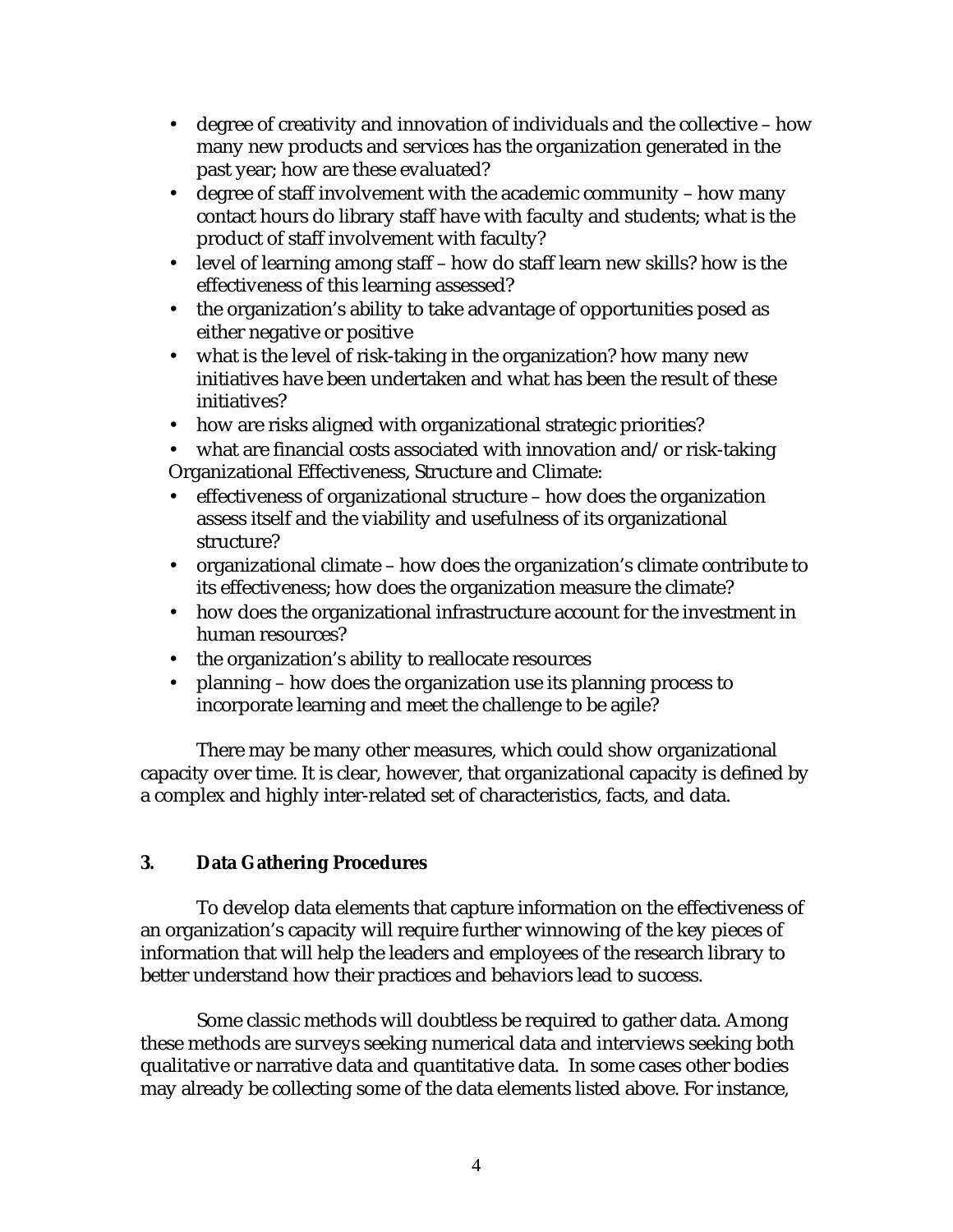Integrated Postsecondary Education Data System (IPEDS), the College and University Personnel Association (CUPA), and the Society for Human Resource Management (SHRM) may be collecting some information on human resource practices in universities. Some measures in this area are the success of specific recruitment practices, the level of retention of talented staff, and the level of investment in employee learning.

Other tools are organizational climate surveys, which can develop longitudinal data when used at regular intervals. An example of such a tool is the Campbell Organizational Survey (COS) which measures organizational climate on eighteen dimensions against a research-developed norm. The dimensions measured by this particular climate survey are: employee satisfaction with the work itself; working conditions; stress-free environment; co-workers; diversity; supervision; top leadership; pay; benefits; job security; promotions; feedback; planning; ethics; quality; innovation; general contentment.

### **4. Questions for Further Research**

Janov suggests that we tend to look at our human resources as "costs" though our rhetoric is that people in the organization are the most important assets. $^{\rm 4}$  A powerful question, then, is how do we assess our human resources as assets rather than costs. This question requires a focus on individual and collective performance assessment that is observable and measurable in terms of its impact on the primary user population.

While the old model of measuring performance assumed that the more people on the job the better, current thinking is causing libraries to consider the ouput of individuals as the critical measurable factor. This is leading to a new view of what it takes to be effective. With cutbacks in many library budgets, providing on target services and products with fewer employees is more likely to be a measure of effectiveness than is performing many unmeasured tasks with more people. This is an area that should be investigated to determine the common measurable factors across research libraries.

An understanding of basic library professional competencies for academic librarians and other professionals is needed. In addition, various competencybased compensation models should be built and vetted by the research library community.

#### **5. Next Steps**